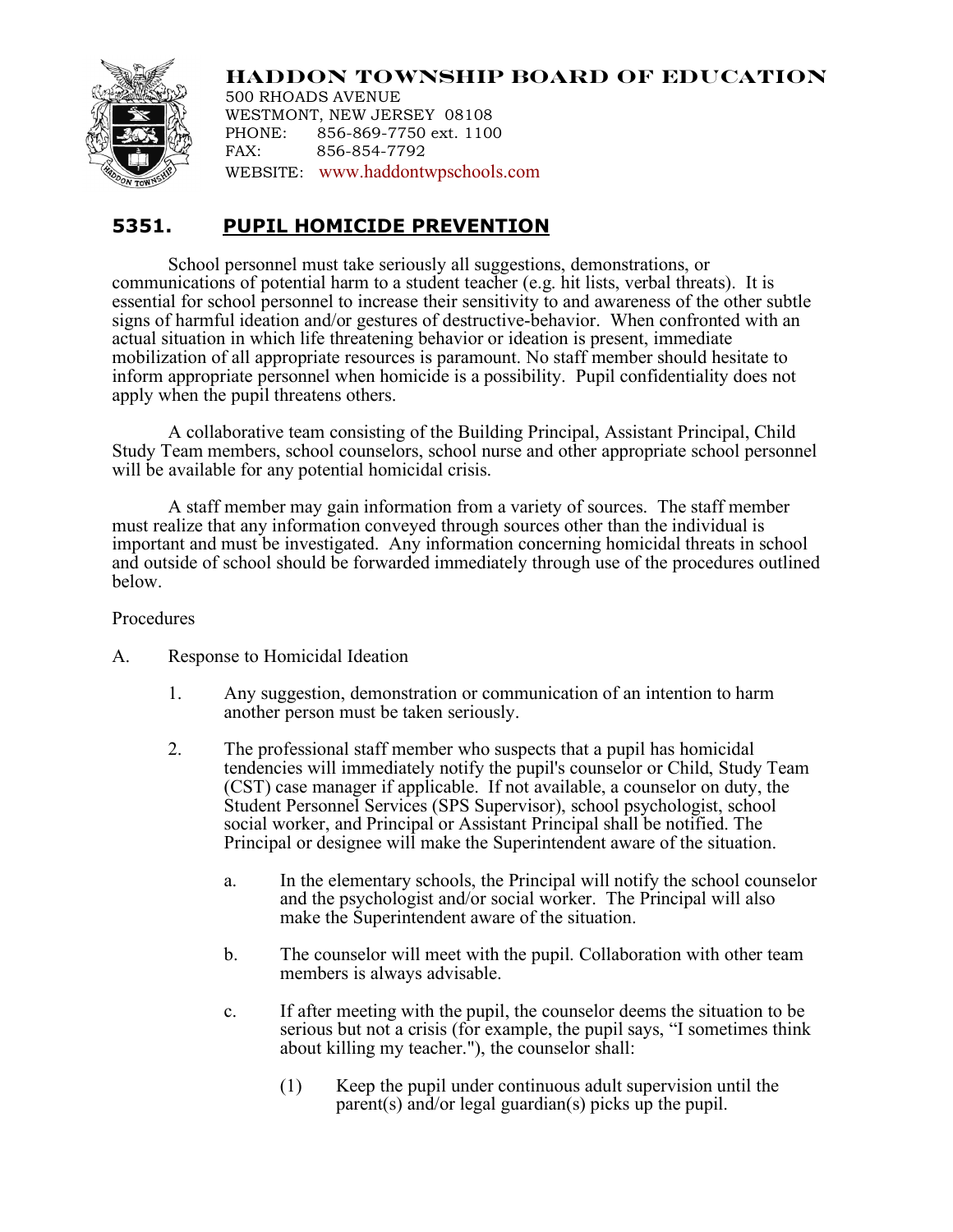- (2) Contact the pupil's parent(s) and/or legal guardian(s) by phone to apprise them of the situation. If the parent(s) and/or legal guardian(s) cannot be reached, the Principal or designee will be notified in order to continue attempting to contact the parent(s) and/or legal guardian(s). The Principal or designee will inform the school police officer or the local police to ensure parent(s) and/or legal guardian(s) contact is made.
- (3) Recommend that a mental health professional be consulted or the pupil be taken to a crisis center or any other appropriate emergency facility. Appropriate signed releases will be secured in order to communicate with the outside treating clinician.
- (4) Have the parent(s) and/or legal guardian(s) sign a written statement that referral information has been received and he/she agrees to seek immediate assistance from a mental health professional. In the event that the parent(s) and/or legal guardian(s) do not agree to implement these steps or in the event that contact cannot be made with the parent(s) and/or legal guardian(s), the Division of Youth and Family Services should be contacted. A written assessment of the pupil will be provided to DYFS as requested.
- (5) Follow up with the pupil and parent(s) and/or legal guardian(s) to monitor the pupil's status. If necessary, the counselor will consult with the school psychologist and/or social worker.
- (6) In the event that medical clearance has not been provided, the Principal in consultation with the counselor and/or psychologist/social worker, may consider postponing the pupil's return to school until appropriate contact has been made with the outside treating clinician. This will be done after appropriate signed parental release has been secured.
- (7) Upon return to school, a plan of periodic monitoring of the pupil by the counselor and/or CST manager (when appropriate) should include input from the outside treating clinician and parent(s) and/or legal guardian(s). This will be done after securing appropriate signed parental release of information form.
- B. Response to Homicidal Threat
	- 1. If after meeting with the pupil the counselor deems the situation to be a crisis and that another person is in imminent danger (i.e. the pupil says, "I'm going to kill my teacher today.") the counselor shall:
		- a. Keep the pupil under continuous adult supervision.
		- b. Begin the chain of communication by notifying the SPS Supervisor. The SPS supervisor will notify the school psychologist and/or social worker, the Building Principal/ Assistant Principal, and the school nurse. The Principal will notify the Superintendent.